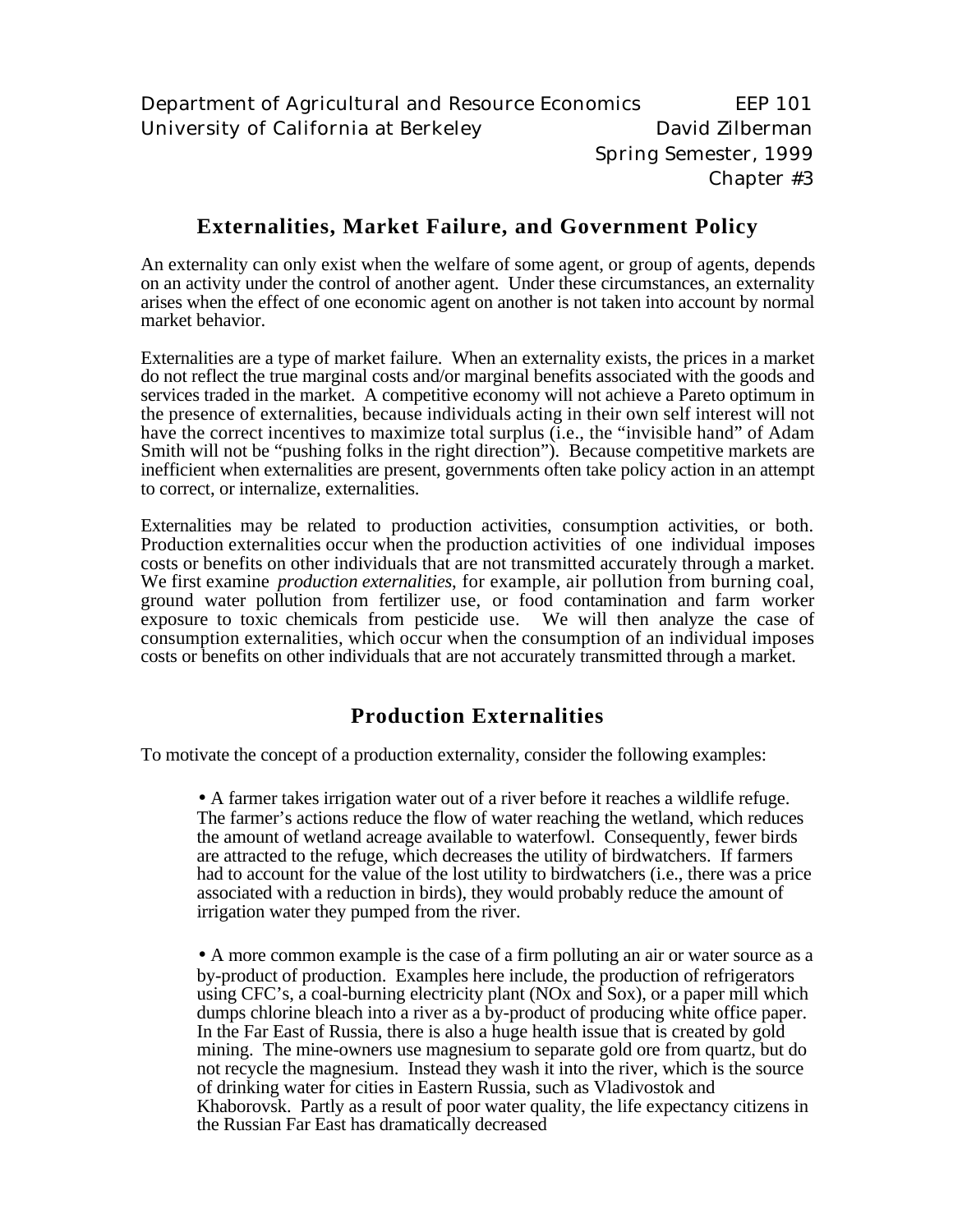#### **Production Externalities and the Failure of Competitive Markets**



 $MPC =$  marginal private cost (this is the inverse of the private supply curve)  $MEC =$  marginal externality cost (suffered by people damaged by pollution)  $MSC = social cost (vertical sum of MPC and  $\overline{MEC}$ )$ 

 Social optimum at B (where MSB=MSC) Social Benefits =  $ABQ^*O$ . Social Costs =  $OBO^*$ . Social Welfare  $=$  ABO.

Free market outcome at C Social Benefits =  $ACQ^cO$ . Social Costs =  $OCQ^C + OEC = OEQ^C$ . Social Welfare = ABO - BEC. Deadweight Loss = BEC.

# **An example of a case where pollution is directly related to output:**

Fertilizers: Use of fertilizers leads to nitrate / phosphate contamination of ground water. Thus, the output of fertilizer might be a good example to keep in mind.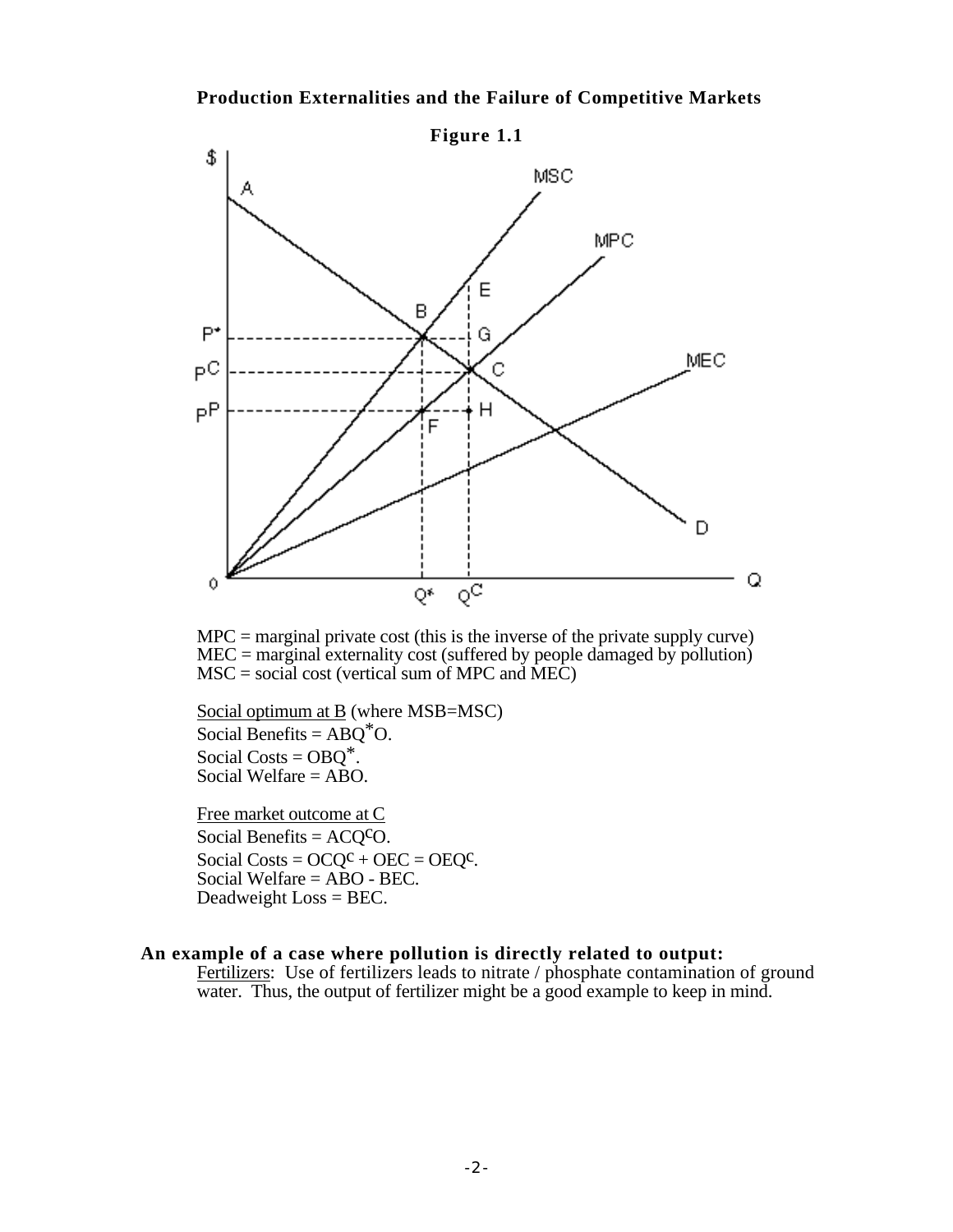# **A Mathematical Representation of Production Externalities**

#### **Definitions:**

 $Q =$ Output  $\overline{B}(O) = \overline{T}$ otal Social Benefit of Producing O.  $C(\widetilde{O})$  = Total Private Cost of Producing  $\widetilde{O}$ .  $E(Q)$  = Total External Cost of Producing Q.  $W(\tilde{O})$  = Social Welfare Function (Total Surplus From Producing O).

#### **Deriving the Condition for a Social Optimum:**

The Social Welfare Maximization Problem is:

$$
Max_{Q}\big\{W(Q) = B(Q) - C(Q) - E(Q)\big\}.
$$

Social Welfare is maximized where Q satisfies the First-Order Condition (FOC):

$$
W_Q=B_Q(Q)-C_Q(Q)-E_Q(Q).
$$

Where:

 $B_0(Q)$  = the partial derivative of B(Q) with respect to Q. Note that  $B_0(Q)$  marginal benefit = MB

 $C_0(Q)$  = the partial derivative of  $C(Q)$  with respect to Q. Note that  $C_0(Q)$  = marginal private cost = MPC

 $E_0(Q)$  = the partial derivative of C(Q) with respect to Q. Note that  $E_0(Q)$  = marginal external cost = MEC

Solving the FOC for Q gives the **socially optimal output**, call it Q\*.

Notice that we can rearrange the FOC as follows:

 $B_0(Q) = C_0(Q) + E_0(Q)$ 

In this form, we see that the FOC implies that the social optimum,  $Q^*$ , occurs when the following rule holds:

 $MB = MPC + MEC.$ 

#### **How Does Unregulated Competition Perform in the Presence of Externalities?**

Under unregulated competition, firms maximize profits, resulting in the FOC:  $B_0(Q) = C_0(Q)$ , which is the familiar rule:  $MB = MPC$ 

When this FOC is solved for Q, call it  $Q_c$ , we find that  $Q_c$   $Q^*$ . In fact, we find that  $Q_c < Q^*$  whenever MEC > 0. Because  $Q_c$   $Q^*$ ,  $Q_c$  cannot be the socially optimal Q. Thus,  $Q_c$  is inefficient.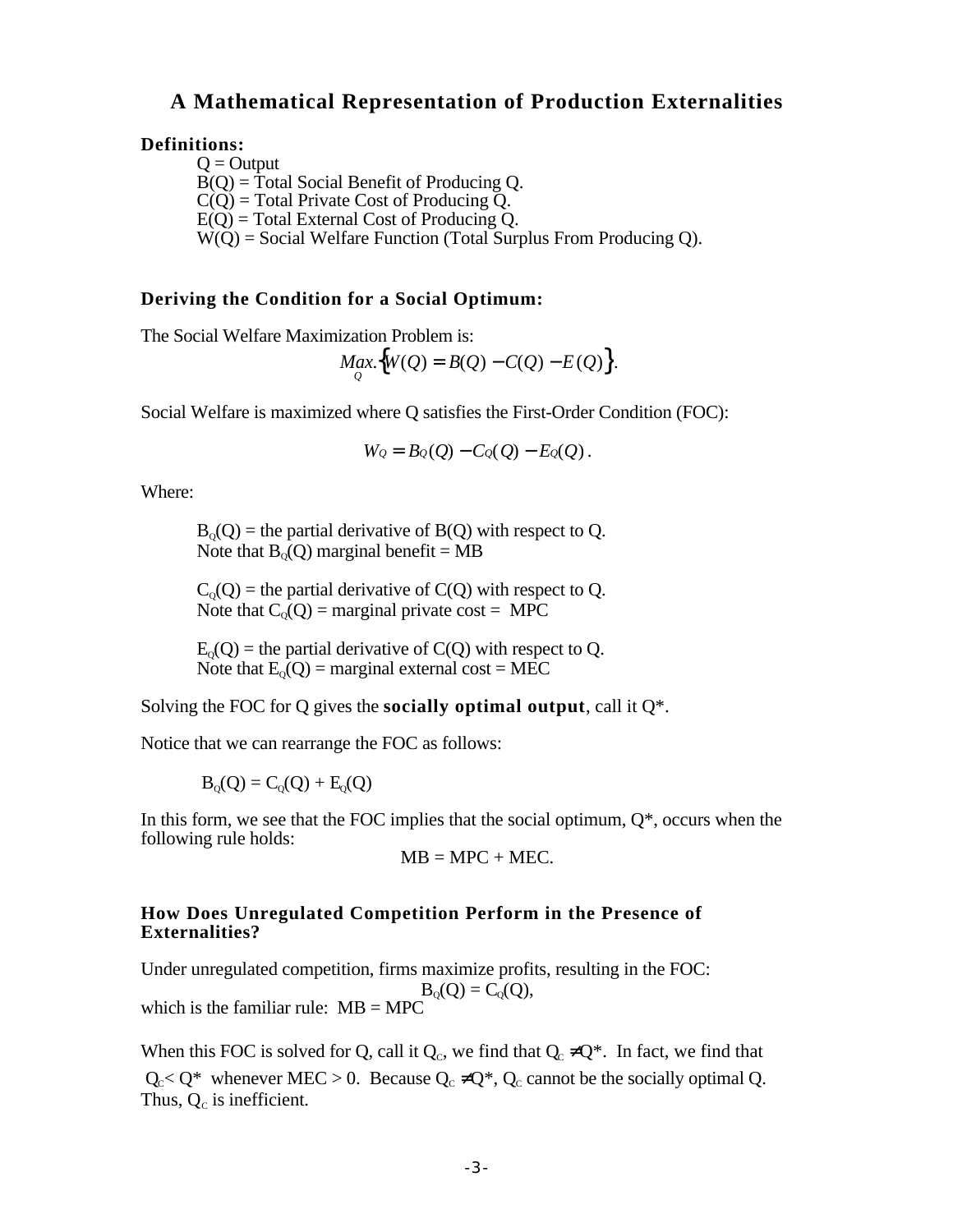Because a competitive economy will be inefficient (will not achieve a Pareto Optimum) in the presence of externalities, combating externalities is a legitimate arena for government policy. The policy goal is to move the economy to a socially optimal point such as point B in Figure 1.1, where MSB (i.e., Demand) equals MSC.

This social optimum may be achieved by any of several policies. We will examine three policies:

(1) a Tax

- (2) a Subsidy
- (3) a Restriction, Standard, or Quota

We will find that the choice of policy has implications for the distribution of economic benefits among producers, consumers and government.

Before we begin our analysis, we should briefly discuss the **targeting** of externality control policies. Targeting refers to the process of deciding which economic variable (e.g. output quantity or input price) should be regulated in an attempt to control the externality. Each policy mentioned in the preceding paragraph can be targeted in several ways. Typical targets include outputs, inputs, or the externality-generating activity itself (i.e., the pollutant). In most cases, targeting the externality-generating activity itself, or its associated price, is the most efficient approach, because targeting outputs or inputs (or their prices) creates distortions in the relative prices of goods and thus generates other economic inefficiencies (in a general equilibrium).

# **Policy 1: Externality Tax ("Pollution Tax") or Output Tax**

Suppose the government establishes an Externality Tax of  $t^* = P^* - P^P$ . It is easy to show that a tax of  $t^*$  is the required market correction to achieve  $O^*$  units of production. This fact can be seen graphically in figure 1.1 when we realize that the firm treats the tax rate as an additional component of its marginal private cost; that is, a unit tax of t<sup>\*</sup> shifts the MPC curve upwards in a parallel fashion by the distance  $t^*$ . The optimal tax (i.e. the one that achieves  $Q^*$ ) is clearly  $t^* = MEC(Q^*)$ .

The welfare implications of the Externality Tax are:

Consumer surplus= ABP\* Producer surplus  $=$  OFP<sup>P</sup> Government revenue= P\*BFPP

If the government knows how much pollution is produced per unit of production output, then the government can set a tax on production output that achieves the same results as an externality tax. In practice, however, the relationship between pollution and production output is often very difficult to estimate with any degree of precision.

Keep in mind that the government revenue from either type of tax not only corrects the externality, it also gives the government the opportunity to reduce other, distortionary taxes (such as income taxes or sales taxes) in the economy, thereby eliminating other deadweight losses in the economy. Such spillover benefits from one market to another can be computed in general equilibrium models.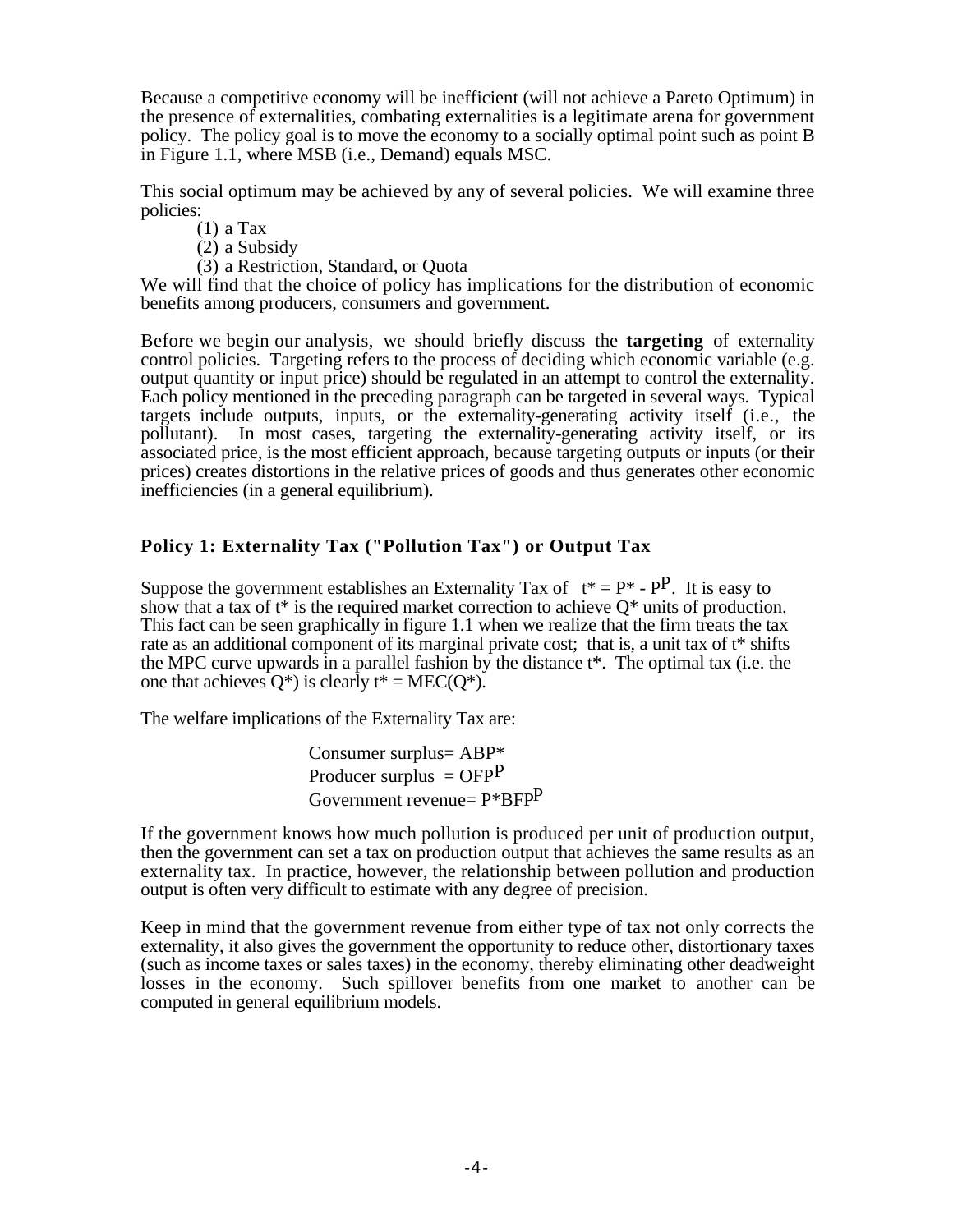# **A Mathematical Representation Continued:**

We can easily show that the appropriate externality tax,  $t^*$ , needed to bring unregulated competition in line with the social optimum is:

$$
t^* = E_Q(Q^*) = MEC(Q^*)
$$

A unit tax of t\* results in the following private optimization problem:

$$
Max_{Q} \{ (Q) = PQ - C(Q) - t \cdot Q \}
$$

which yield the FOC:

$$
\varrho(Q) = P - C\varrho(Q) - t^* = 0
$$

or,  $P = C_0(0) + t^*$ .

Since  $P = MB$  at all points along the demand curve, and since the regulator has set  $t^* = E_0(Q^*)$ , we can express the private condition under the tax as:

$$
B_{Q}(Q^{*}) = C_{Q}(Q^{*}) + E_{Q}(Q^{*})
$$

which is identical to the condition for a social optimum.

# **An Alternative Presentation of Production Externalities: A Tax on the Consumption Good**

It is also useful to show the equivalence of a tax on production and a sales tax on the consumption of the polluting good. When a sales tax is implemented in place of a production tax, the residual demand curve for firms in the market shifts downward to represent the net price of each unit sold. The net price, or Net Marginal Benefit (NMB), is the Marginal Benefit of consumers less the level of the sales tax ( $NMB = D - t^*$ ).

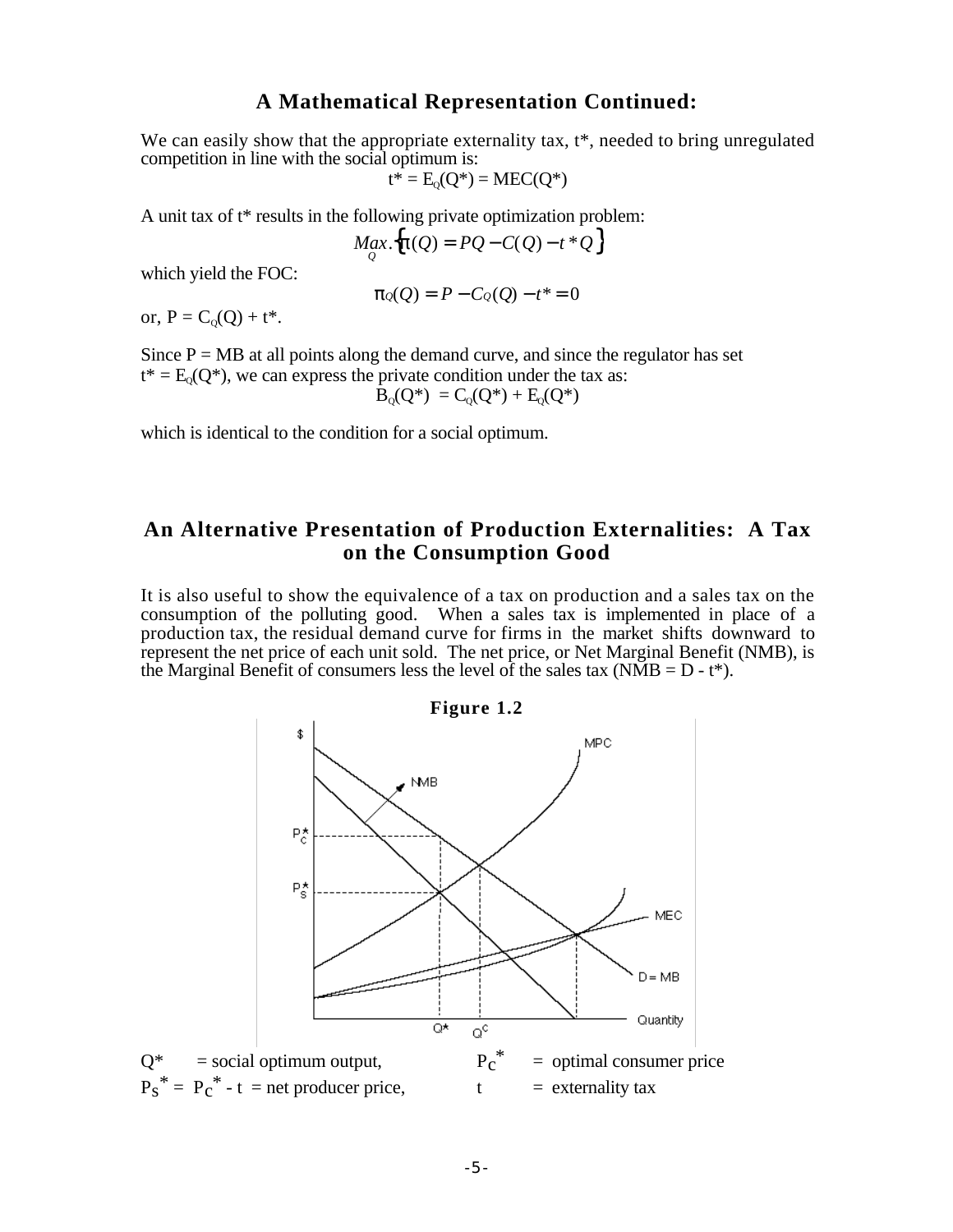# **Policy 2: Pollution-Reduction or Output-Reduction Subsidy**

The second policy consists of a subsidy to producers for reducing pollution or for reducing output. Example: Government pays subsidy  $= P^* - P^*$  for each unit of output that is *not* produced.

If we let  $\overline{O}$  = the current level of output, firms in a competitive industry have the following objective:

$$
Max_{Q} \{ = PQ - C(Q) + (\overline{Q} - Q)S \}
$$

with first-order condition:  $Q = P - C'(Q) - S = 0$ 

From inspection we see that the optimal subsidy level (i.e., the unit subsidy that equates the optimal social and private outcomes) is:  $S^* = t^* = MEC(O^*)$ .

Producers' maximum profits now occur at output level  $O^*$ . Consumer surplus  $=$  ABP\*. Producer surplus = OFBP\* + BGHF, [where BGHF =  $(P^* - P^P) \cdot (Q^C - Q^*)$ ]. Government expenditure  $=$  BGHF.

However, in the long run, subsidies for pollution reduction may actually *increase* pollution because the subsidy may attract more firms into the market.

# **Policy 3: Restrictions/Quotas/Standards on Pollution or Output**

This policy is the command-and-control approach. The government restricts output to  $O^*$ . Output restrictions can be implemented rather simply through **production quotas**.

The welfare implications of an Output Restriction:<br>  $\text{Consumer surplus} = \text{ABP*}$ 

Consumer surplus Producer surplus= OFBP\* (larger than for Externality Tax, as we will see) Government revenue= zero (smaller than for Externality Tax)

Producers prefer output restrictions to externality taxes (as we will show next), because producers gain a larger share of the total social surplus under output restrictions. (The Government gets less, which means taxes must remain higher elsewhere in a general equilibrium formulation of the economy).

If the legal rights to the production quota can be bought and sold (i.e., if the production quota is **transferable**), then producers will bid against each other for the quota rights until the quota price equals P\*- PP. Whoever *initially* had the legal rights to the transferable quota will earn **quota rents** equal to P\*BFPP by *selling* the quota rights to producers. After paying for the quota rights, producers will be left with surplus  $= P<sup>P</sup>FO$ . Note that the producer surplus is now the same, as it was under an externality tax and that the quota rents here are equal in size to Government Revenue under the externality tax. Thus, the government can shift the quota rents from producers to other economic agents (such as consumers, poor graduate students, or even back to the government itself) by choosing who initially gets the legal rights to the transferable quota.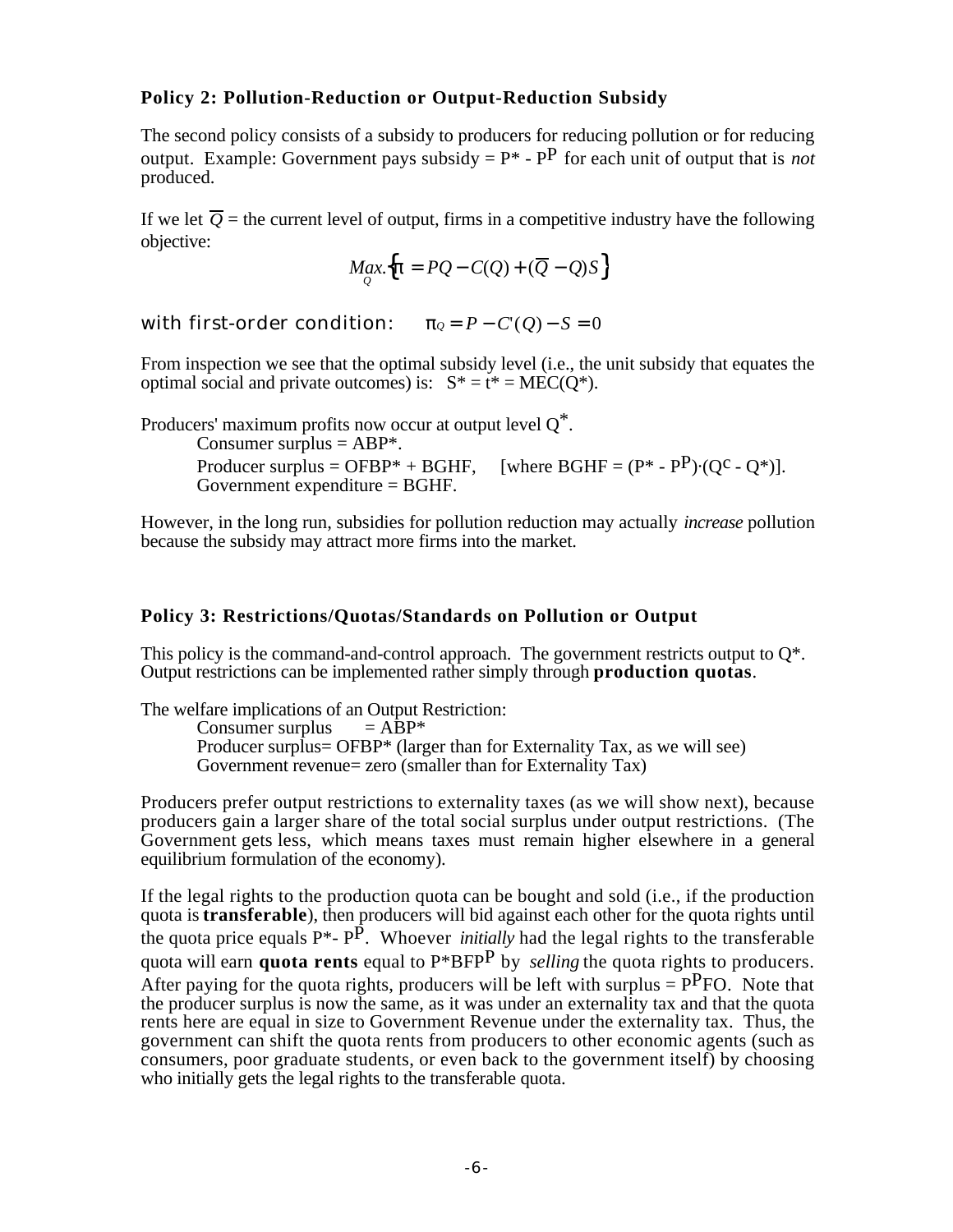# **The Impact of Market Parameters (Elasticity Effects) On the Magnitude of Externalities**



 $P_c$ ,  $Q_c$  = Competitive price and quantity in the market  $P_i$ ,  $Q_i$  = socially optimal price and quantity when demand is inelastic  $P_e$ ,  $Q_e$  = socially optimal price and quantity when demand is elastic

The answers to important policy questions often depend on the magnitudes of key elasticities. Figure 1.3 shows that the elasticity of demand affects the degree of inefficiency associated with a production externality. When demand is inelastic, the socially optimal level of production,  $Q_i$ , is not too far from the competitive level of production,  $Q_c$ . In the extreme case of infinitely inelastic demand, demand may be vertical at the point  $Q<sub>c</sub>$ , so that the unregulated and regulated outcomes coincide. Under conditions of highly inelastic demand, the inefficiency associated with a production externality may be small, so that it may not be worth regulating the externality. Under highly elastic demand conditions, however, the socially optimal level of production,  $Q_e$ , is farther away from the competitive level, Qc. In this case, the inefficiency associated with the production externality may be relatively large, so that regulation may be desirable.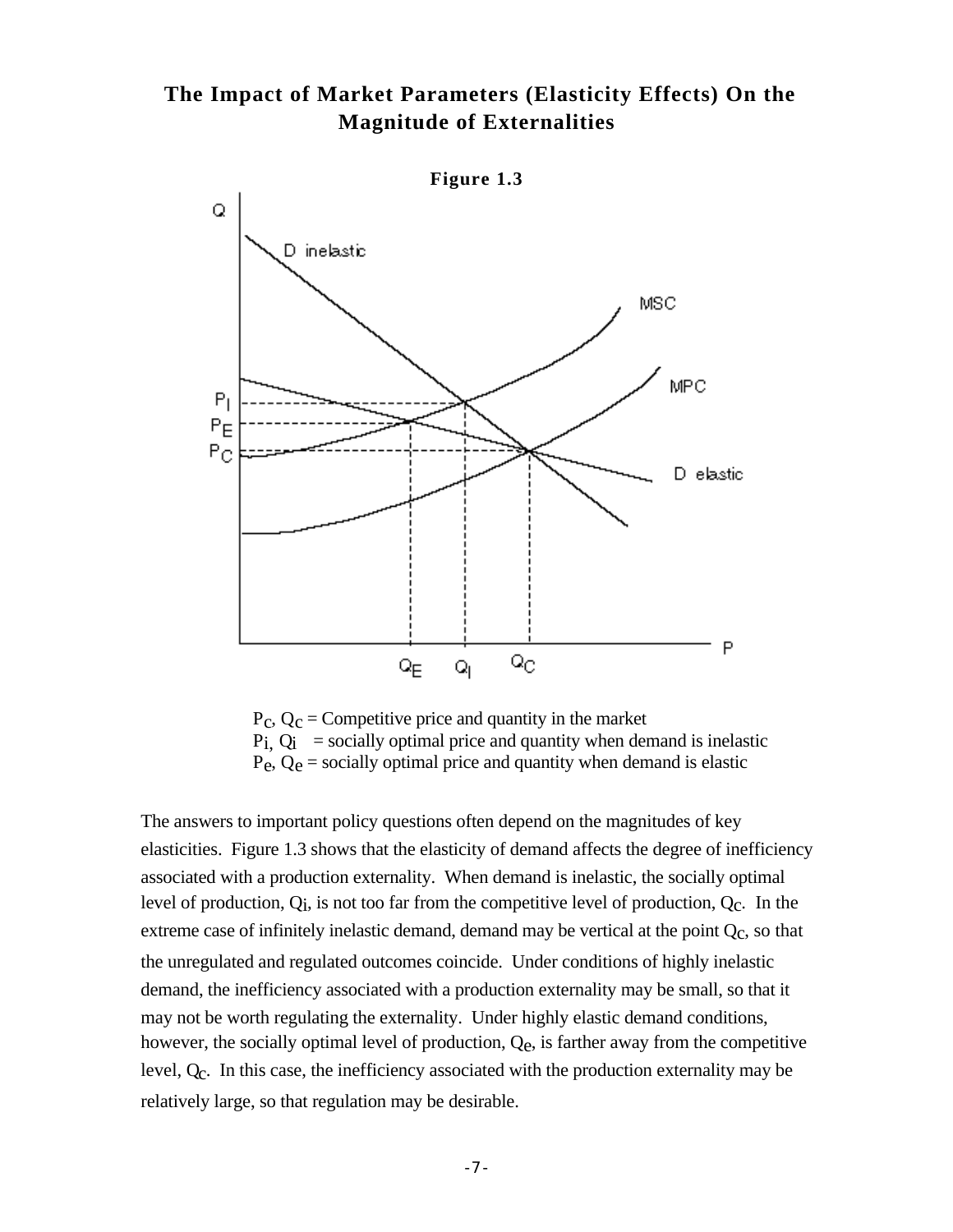In some cases, depending on the value of the demand elasticity, producer profit may actually increase under pollution regulation. In figure 1.3, if demand for the final product is inelastic, then a regulation that decreases production, such as a quota/standard designed to reduce pollution, will move producers towards the monopoly level of output. In such a case, producers may actually *desire* regulation, because the increase in market price associated with a lower level of production may actually increase producer surplus! The more inelastic is demand, the higher are producer revenues under regulation and firms are more likely to gain increased profit under pollution regulation.

# **Imperfectly Competitive Market Structure and Externality Policy**



**Figure 1.4**

In figure 1.4, we can consider two cases:

- one in which MSC is relatively low (i.e. MEC is small); "low MSC"
- one in which MSC is relatively high (i.e. MEC is large); "high MSC"

In both cases, unregulated competition produces too much output, at point Qc. Under a monopoly, however, the unregulated monopolist may produce either too much or too little from a social perspective. In the case of "low MSC", the optimal output, Q\*low, is larger than the monopoly output, Qm. Hence, under a monopolistic market structure, externality control regulation may not be warranted. In fact, the optimal policy may be to subsidize the polluting monopolist to produce more of the polluting good.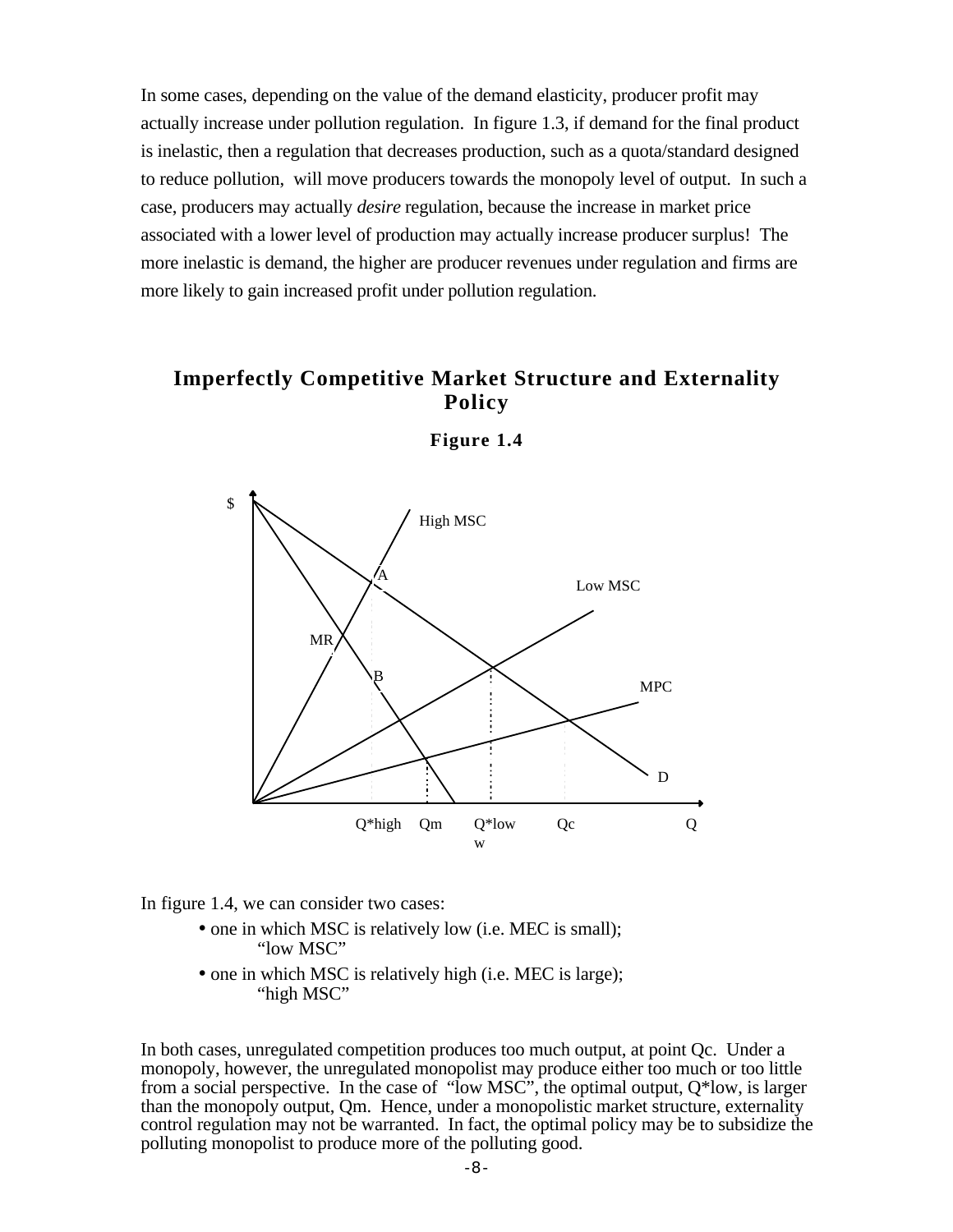In the case of "high MSC", the monopolist produces "too much" output from a social perspective, because  $Q^*$ high  $\lt Qm$ . The optimal tax policy for monopoly, in this case is t\*  $=$  the distance AB. In that case, MPC + t\* will intersect the Marginal Revenue curve at point B, which causes the monopolist to produce the optimal amount.

In markets with externalities, a monopoly market structure is preferable to unregulated competition whenever the monopolist produces "too much" output

> • competitive markets always produce more than a monopolist. Therefore, if the monopolist produces too much, perfectly competitive firms produce *way* too much.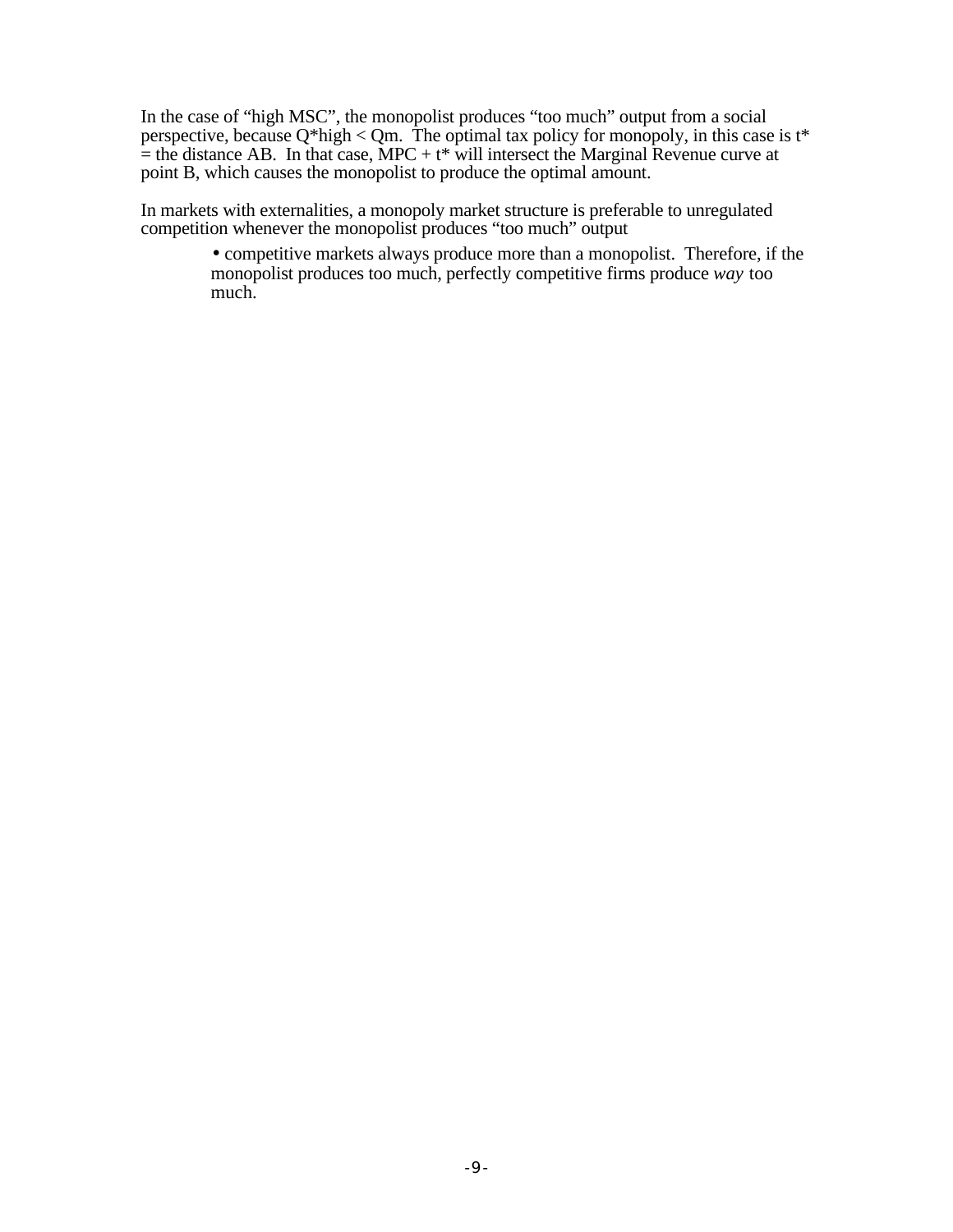# **Production Externalities: An Example**



#### **Definitions:**

Output: Q. Total consumer benefit = area under (compensated) demand:  $B(Q)$ . Total private cost: C(Q). Total externality cost:  $\widetilde{E}(Q)$ .

Inverse demand  $(D) =$  Marginal Benefit (MB):

$$
(1) P = a - bQ
$$

Marginal private cost (MPC):

$$
(2) C (Q) = c + dQ
$$

Marginal externality cost (MEC):

$$
(3) MEC = e + fQ
$$

Marginal social cost (MSC):

(4) MSC = MPC + MEC =  $c + dQ + e + fQ = c + e + (d + f)Q$ 

#### **The Social Optimum:**

As we derived in class, the social optimum occurs where  $MB = MSC$ . In terms of figure 1.5, this condition is met at:

$$
c + e + dQ + fQ = a - bQ \t Q^* = \frac{a - c - e}{d + f + b}
$$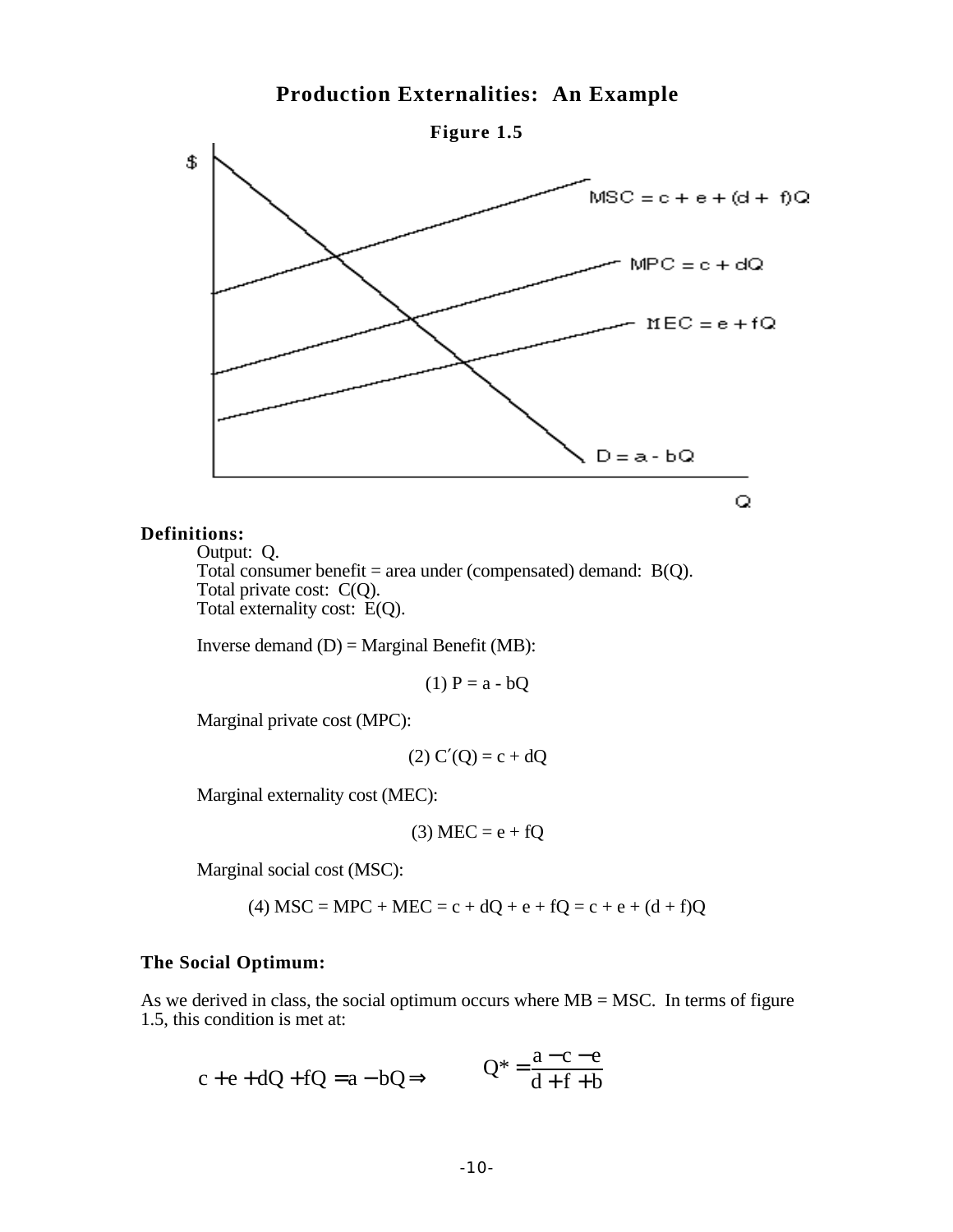$$
P^* = a - bQ
$$
  $P^* = a - \frac{ba - bc - be}{d + f + b}$ 

#### **Unregulated vs. Regulated Competition:**

*Unregulated competition* will result in:

$$
B_0(Q) = C_0(Q), \text{ or, } MB = MPC, \text{ or, in terms of Figure 1.5:}
$$
  

$$
a - bQ = c + dQ \qquad Q^C = \frac{a - c}{b + d}
$$
  

$$
P = a - bQ \qquad P^C = a - \frac{ba - bc}{b + d}
$$

which is not the socially optimal allocation. The appropriate externality tax,  $t^*$ , needed to bring unregulated competition in line with the social optimum is:

$$
t^* = E_Q(Q^*) = MEC(Q^*).
$$

So that the result of *regulated competition*,

$$
B_{Q}(Q^*) = C_{Q}(Q^*) + t^*,
$$

where:

$$
t^* = MEC(Q^*) = e + f \frac{a-c-e}{d+f+b} = \frac{e(d+b) + f(a-c)}{d+f+b}
$$

produces the socially optimal allocation.

#### **Unregulated Monopoly**

A profit-maximizing monopolist sets MPC = MR, where MR (marginal revenue) is the derivative of R (total revenue) and total revenue is  $R = P(Q)Q$ , or, recognizing demand:

$$
R = (a - bQ)Q \qquad R = aQ - bQ^2 \qquad MR = a - 2bQ
$$

Then, setting  $MPC = MR$ :

$$
c + dQ = a - 2bQ \qquad Q^M = \frac{a - c}{d + 2b}
$$

 $\ddot{\phantom{a}}$ 

$$
P = a - bQ \qquad P^M = a - \frac{ba - bc}{d + 2b}
$$

Compare the monopoly solution with the social optimum. Under what conditions will the monopoly solution coincide with the social optimum?

#### **Unregulated Middleman**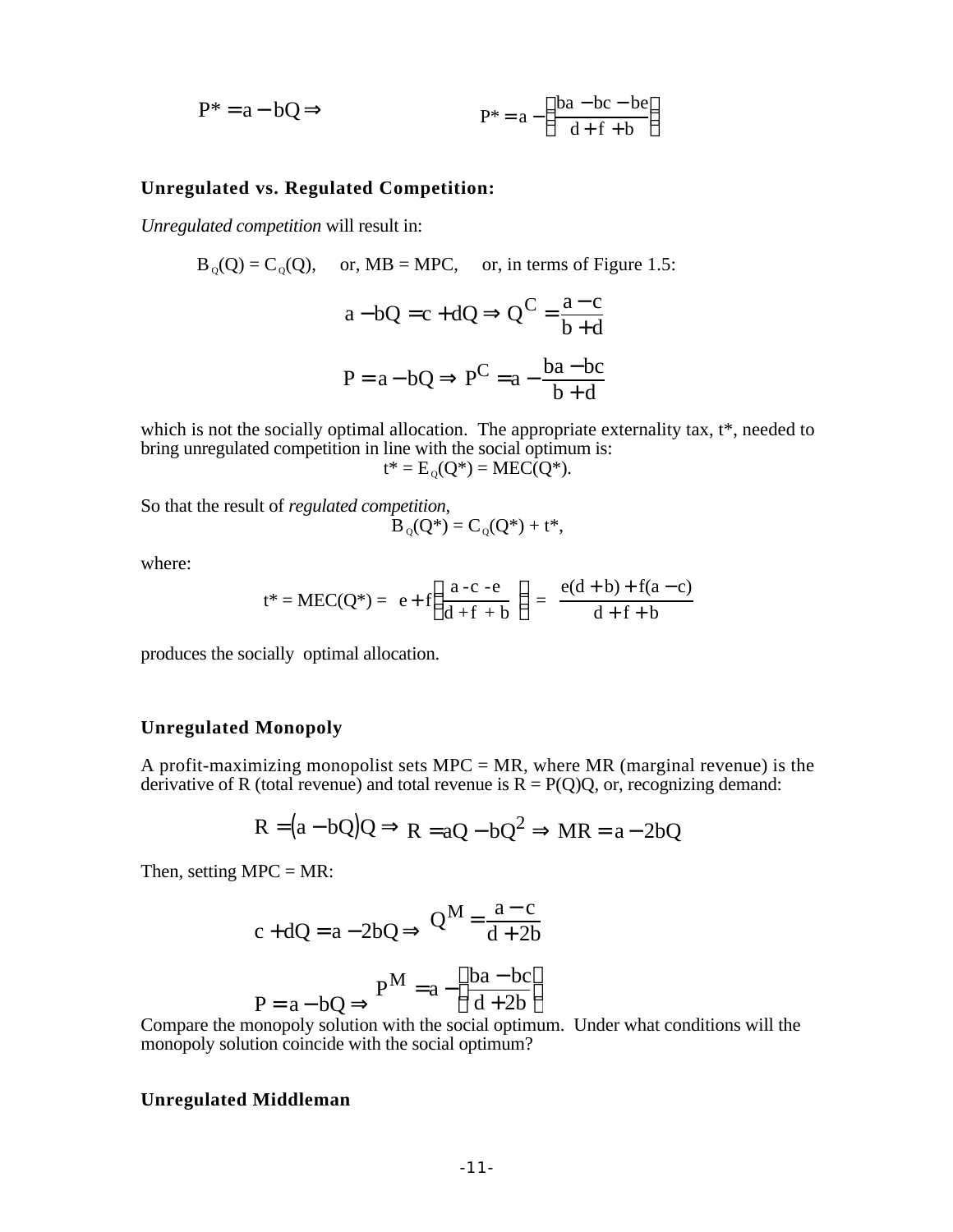The unregulated middleman seeks to set  $MR = MO$ , where MO (marginal outlay) is the derivative of Outlay, which is defined as: Outlay =  $MPC(Q)Q$ .

Thus, the objective function of the middleman is:

$$
Max_{Q} \{ = (a - bQ)Q - (c + dQ)Q \}
$$

which has the following FOC:

$$
Q = a - 2bQ - c - 2dQ = 0
$$

Note: This can also be solved by calculating the marginal outlay: Outlay =  $(c + dQ)\overline{Q}$  =  $\Rightarrow$   $\overline{MO}$  =  $c + 2dQ$ ,

then, setting  $MR = MO$ :

$$
MR = a - 2bQ = c + 2dQ
$$
  $Q^D = \frac{a - c}{2(b + d)}$ 

The middleman finds the price (s) he will pay producers by substituting  $Q<sup>D</sup>$  into the equation for MPC:

$$
PP = c + dQ \t PP = c + \frac{d}{2} \frac{a - c}{b + d}.
$$

The middleman finds the price (s) he will charge consumers by substituting  $Q<sup>D</sup>$  into the equation for inverse demand (D):  $\mathbf{1}$ 

$$
P^C = a - bQ \qquad P^C = a - \frac{b}{2} \frac{a - c}{a + d} \ .
$$

Compare the middleman solution with the social optimum. Under what conditions will the middleman solution coincide with the social optimum?

#### **Practice Problem 1.1:**

Assume an econometrician provides you with the following parameter estimates for the economic model presented in this example:

$$
a = 50\n b = 1\n c = 0\n d = 1\n e = 0\n f = 1.5
$$

Find (1) the social optimum, (2) the unregulated competition result, (3) the unregulated monopoly result, and (4) the unregulated middleman result.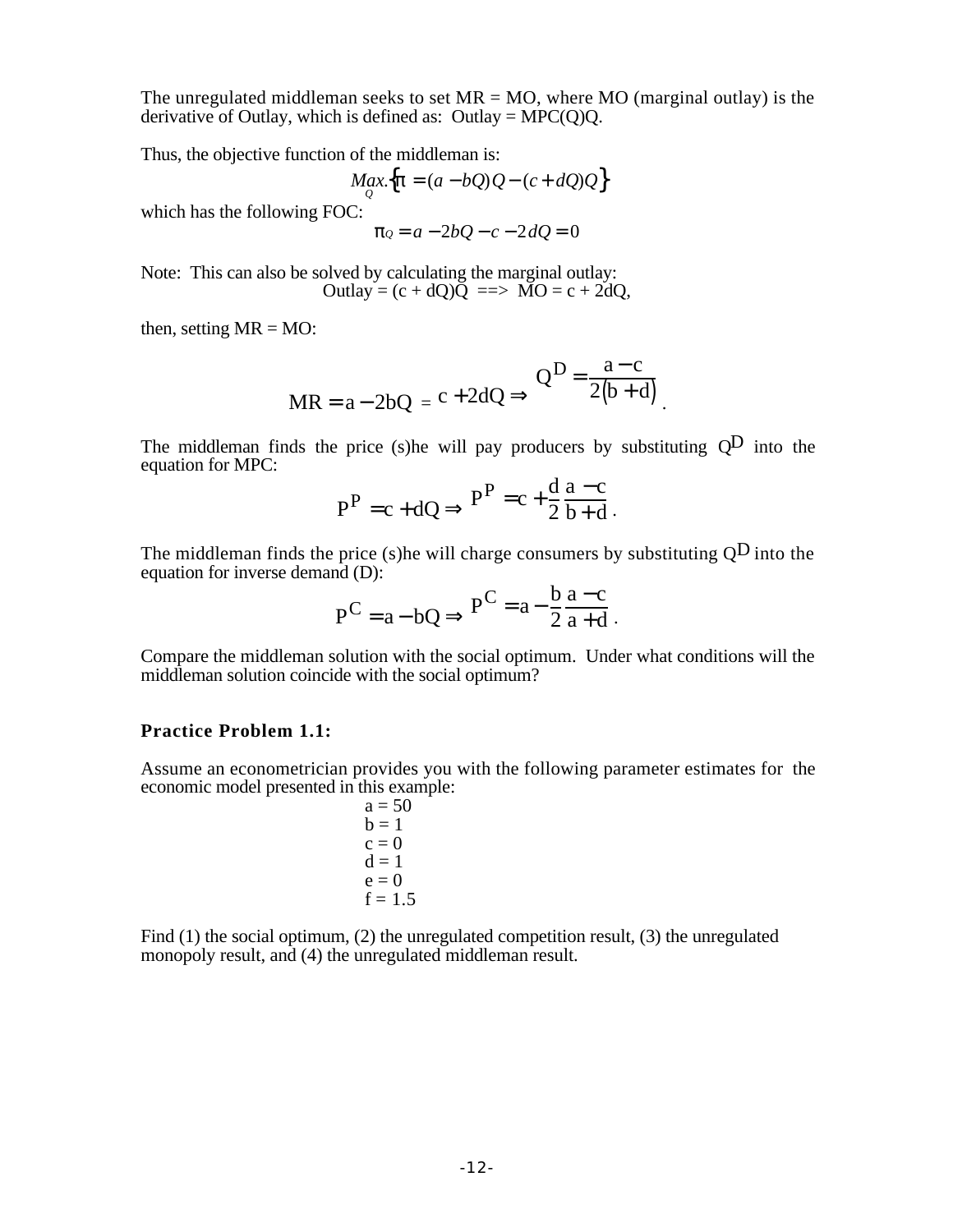# **Answers to Practice Problem 1.1:**

Assume an econometrician provides you with the following parameter estimates for the economic model presented in Example 1.1:

$$
a = 50\n b = 1\n c = 0\n d = 1\n e = 0\n f = 1.5
$$

Find (1) the social optimum, (2) the unregulated competition result, (3) the unregulated monopoly result, and (4) the unregulated middleman result.

(1) Social Optimum:

$$
Q^* = \frac{a - c - e}{d + f + b} \Rightarrow Q = 14.28, \qquad P^* = a - \frac{ba - bc - be}{d + f + b} \Rightarrow P = \$35.71
$$

(2) Unregulated Competition:

$$
Q^{c} = \frac{a - c}{d + b} = Q = 25
$$
\n
$$
P^{c} = a - \frac{ba - bc}{b + d} = Q = 25
$$

(3) Unregulated Monopoly:

$$
Q^{M} = \frac{a - c}{d + 2b} \Rightarrow Q = 16.66
$$
\n
$$
P^{C} = a - \frac{ba - bc}{d + 2d} \Rightarrow P = $33.33
$$

(4) Unregulated Middleman:

$$
Q^{D} = \frac{a-c}{2b+2d} \Rightarrow Q = 12.5
$$
\n
$$
P^{P} = c + \frac{da - dc}{2b+2d} \Rightarrow PP = $12.5
$$
\n
$$
P^{C} = a - \frac{ba - bc}{2b + 2c} \Rightarrow PC = $37.5
$$

 $\Rightarrow$  PC = \$37.5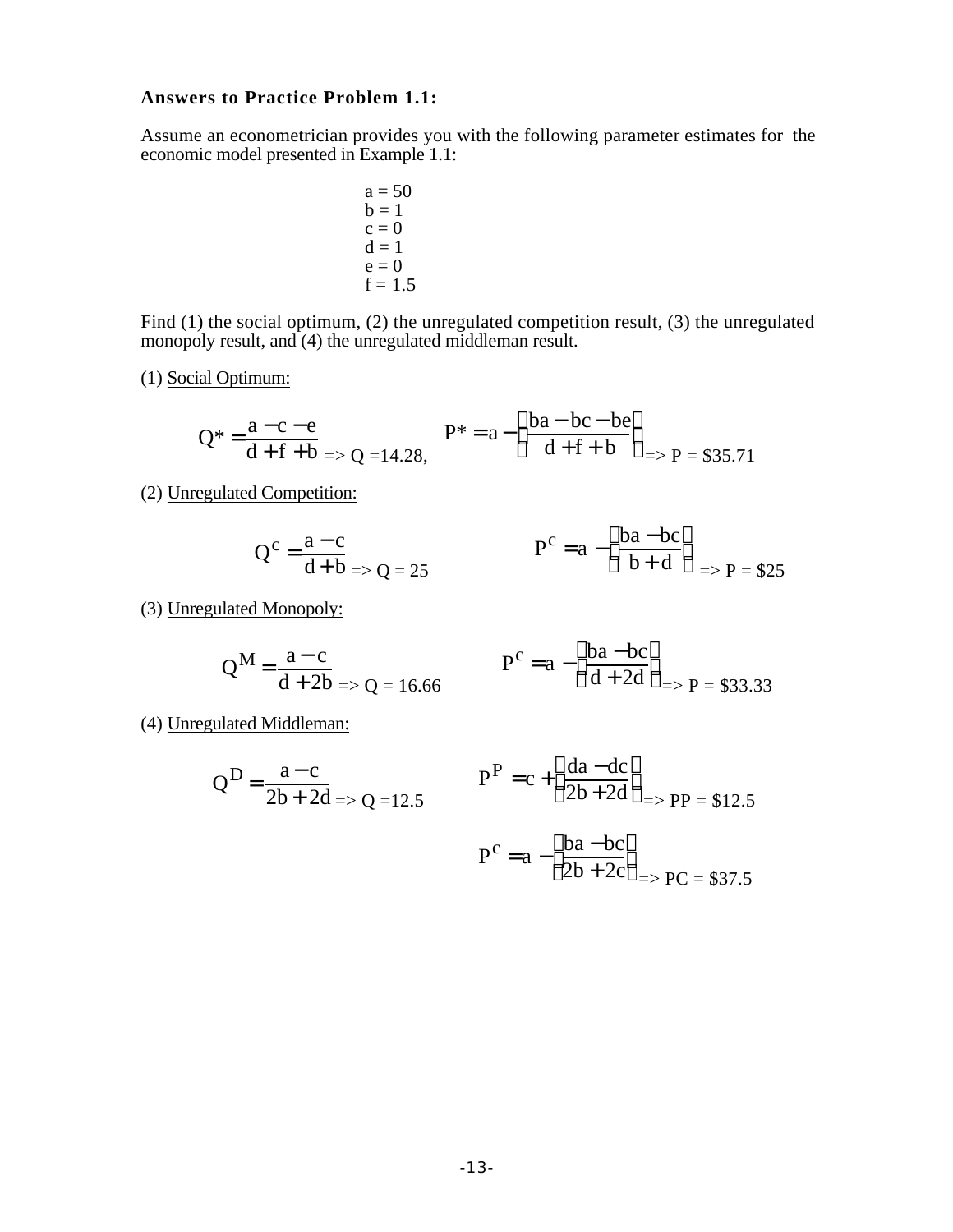# **Consumption Externalities**

In the preceding examples, we had *production* externalities in mind. We now turn to examples of goods associated with *consumption* externalities. A consumption externality exists when one individuals' consumption imposes costs on other individuals that are not transmitted through a market.





MSC = Marginal Social Cost of Producing the Product (no Production Externalities) MECcons = Marginal External Cost **of consumption**  $MPBcons = Marginal Private$  $Benefit = Individual Demand$ MSBcons = Marginal Social Benefit = MPBcons - MECcons

#### **Inefficient Outcome Under Unregulated Competition:**

Qcomp = output under unregulated competition Pcomp = output under unregulated competition

#### **Socially Optimal Outcome = Q\*:**

Optimal tax on consumption externality:  $t^* = MEC(O^*)$  $P^*$ cons = optimal consumer price  $P^*$ prod =  $P^*$ cons - t<sup>\*</sup> = net price received by producers at production quantity  $Q^*$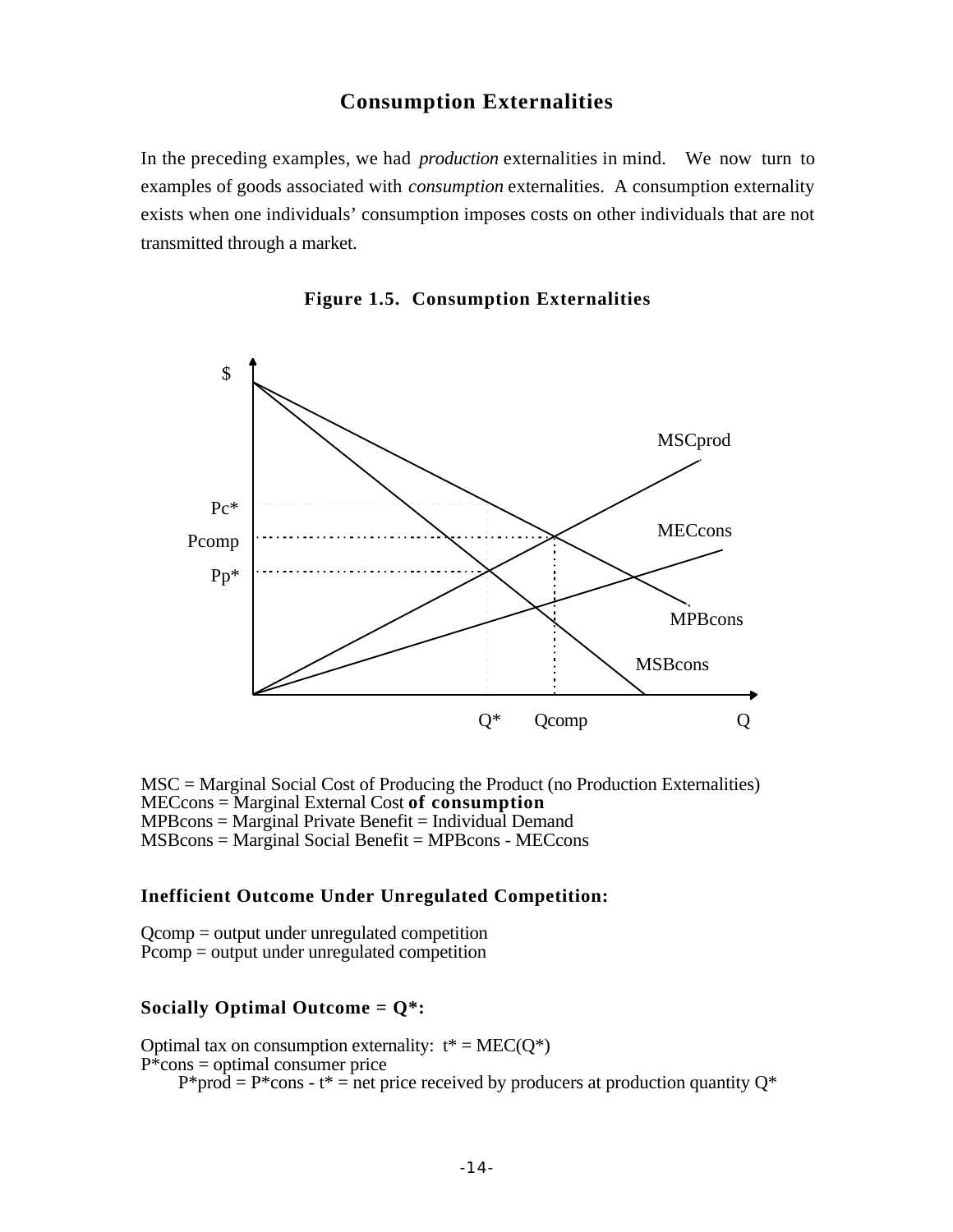# **Externalities from Cigarette Smoking:**

# **Health Costs Associated with Smoking:**

- Smokers' health costs shared by society.
- Cost of family support (in case of early death).
- Risk to nonsmokers (second-hand smoke).

# **Estimated Death Toll (1989):**

| Activity   | <b>Annual Deaths</b> |
|------------|----------------------|
| Cigarettes | 400,000              |
| Alcohol    | 150,000              |
| Drugs      | 30,000               |

• Approximately 30 billion packs of cigarettes are smoked annually.

# **Estimated Annual external costs of smoking:**

| \$35 billion | (medical cost)              |
|--------------|-----------------------------|
| \$20 billion | (lost work)                 |
| \$ 5 billion | (fires, smoke, odor damage) |
| \$60 billion | (total cost)                |

# **Policy alternatives to control cigarettes:**

- (1) A cigarette tax or tobacco tax.
- $(2)$  A standard/quota to restrict quantities of cigarettes and tobacco.

If marginal externality cost = average externality cost, then the tax should be \$2.00 per pack (\$60 billion / 30 billion packs).

# **Policy consequences:**

- (1) Producers: Restriction on quantities may benefit producers or distributors if elasticity of demand is smaller than 1.
- (2) Tax Shifts Benefit the Government: Tax revenues can be used to compensate victims of smoking damages, or it can be used in lieu of other, distortionary taxes (such as income taxes, sales taxes, etc.) to support government programs.
- (3) Unintended Consequences: May strengthen the case for the legalization of drugs.